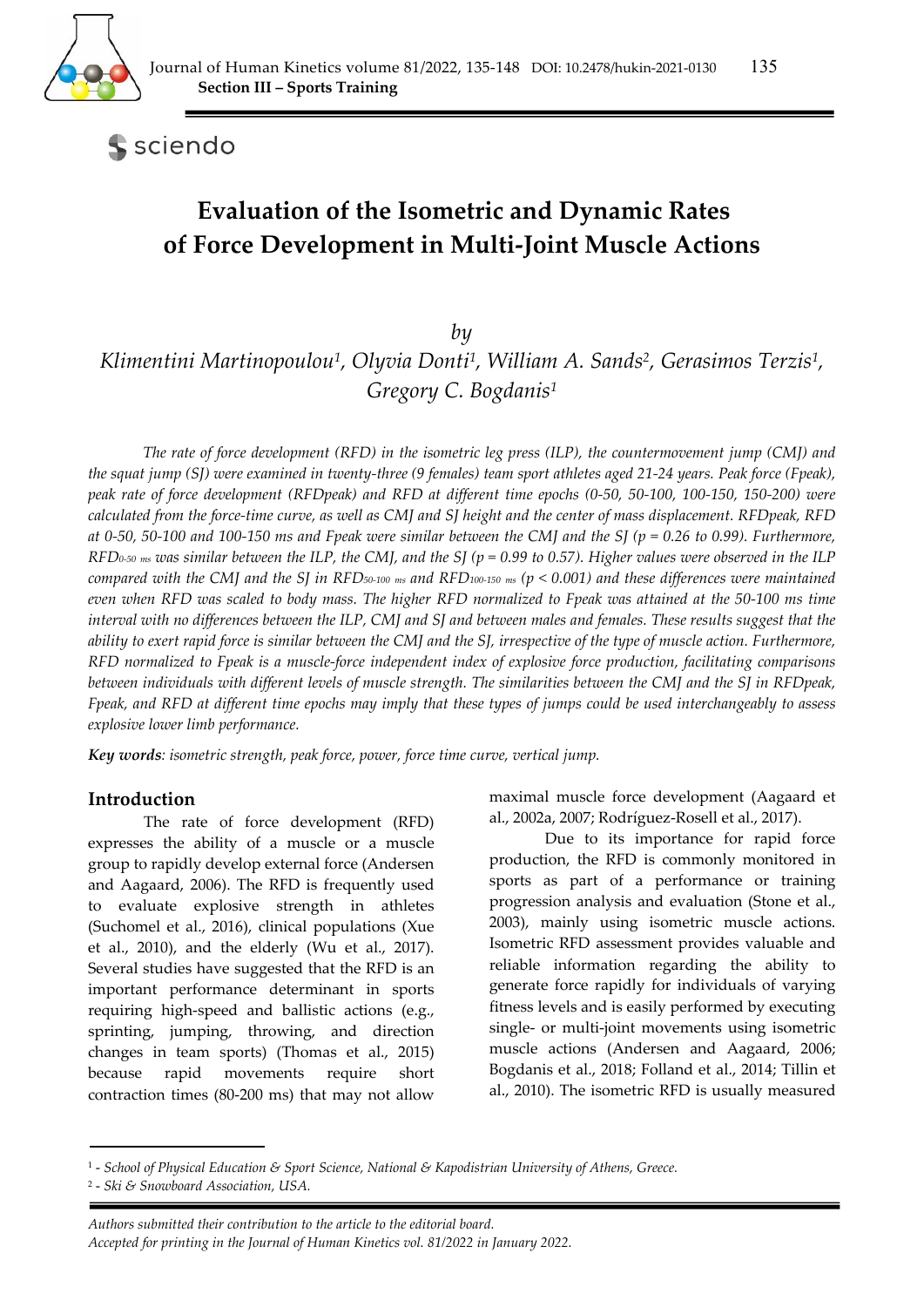in the first 300 to 400 ms of the rising force – time or torque – time curve. Each section (e.g., 0-50 ms, 50-100 ms) may provide different information regarding neuromuscular performance. The "early phase" RFD (<100 ms) is mainly associated with neural drive and the intrinsic contractile properties of the muscles involved. The "later phase" RFD (>100 ms) depends more on the contractile properties of the muscle, muscle architecture, and maximum muscle strength (Aagaard et al., 2002b; Andersen et al., 2010; Andersen and Aagaard, 2006; Folland et al., 2014).

However, measurement of the RFD during dynamic, as opposed to isometric actions of the lower limbs, may be more relevant to sports performance due to the biomechanical similarities between jumping and the push-off phase in sports movements (McGuigan et al., 2010). Vertical jumps are basic motor skills for most sports and are typically used to assess lower limb explosive performance. The most common types of vertical jumps are the squat jump (SJ) and the countermovement jump (CMJ). The SJ evaluates the concentric movement, or push-off, whereas the CMJ includes the eccentric and concentric muscle actions of the stretch-shortening cycle (SSC) (Komi, 2008).

The similarity between isometric and dynamic RFD characteristics is still a topic of debate, with previous studies reporting conflicting results (McGuigan et al., 2010; Nuzzo et al., 2008). The isometric leg press is one of the most popular methods for assessing neuromuscular function in sports (Abernethy et al., 1995). However, only one previous study examined the relationship between force-time characteristics in the isometric leg press and vertical jumping performance (Marcora and Miller, 2000). Furthermore, few previous studies examined male and female subjects, however, either sex differences were not analyzed separately (Dos' Santos et al., 2017) or significant differences were reported in the associations of isometric strength and dynamic performance between males and females (Brady et al., 2020). Thus, examining the association between isometric and dynamic muscle actions in male and female athletes may provide information on the strength characteristics associated with dynamic performance. Furthermore, a possible association between the dynamic and isometric

RFD may imply that these evaluations could be used interchangeably to assess explosive lower limb performance between individuals with different levels of muscle strength. Therefore, the present study aimed to examine and compare the RFD at different time epochs between isometric and dynamic actions, performed in commonly used lower limb multi-joint movements in the following exercises: isometric leg press, squat jump (concentric action), and countermovement jump (eccentric followed by concentric action).

# **Methods**

# *Experimental design*

A repeated-measures design was used to compare the RFD and peak force measured during the isometric leg press (ILP), the countermovement jump (CMJ), and the squat jump (SJ). Participants completed two familiarization sessions one week before the main testing. In the main testing sessions, participants performed three types of maximum effort muscle actions: (a) isometric action (ILP), (b) concentric muscle action (SJ), and (c) eccentric-followed by concentric movement (CMJ). Forces applied on the feet were measured using a force plate, and the dependent variables were compared between the three types of muscle action.

# *Participants*

Twenty-three basketball and volleyball players (14 males and 9 females) participated in this investigation (males:  $21.4 \pm 1.9$  years,  $75.8 \pm$ 7.4 kg,  $1.77 \pm 0.6$  m, females:  $21.6 \pm 2.5$  years,  $65.9 \pm 1.6$ 7.2 kg,  $1.69 \pm 0.07$  m). Inclusion criteria were as follows: no lower limb injury within the past six months and at least four years of regular sportspecific and resistance training experience.

After a thorough explanation of the testing protocol, the possible risks involved, and the right to terminate participation at will, written informed consent was obtained from each participant. All procedures were performed following the principles outlined in the Declaration of Helsinki and were approved by the Institutional Ethics Committee (ref. number: 1145/19).

## *Procedures*

Participants were familiarized with the isometric leg press (ILP) and vertical jumps (SJ and CMJ) on the force plate on the first two visits. In addition, during those visits intra-class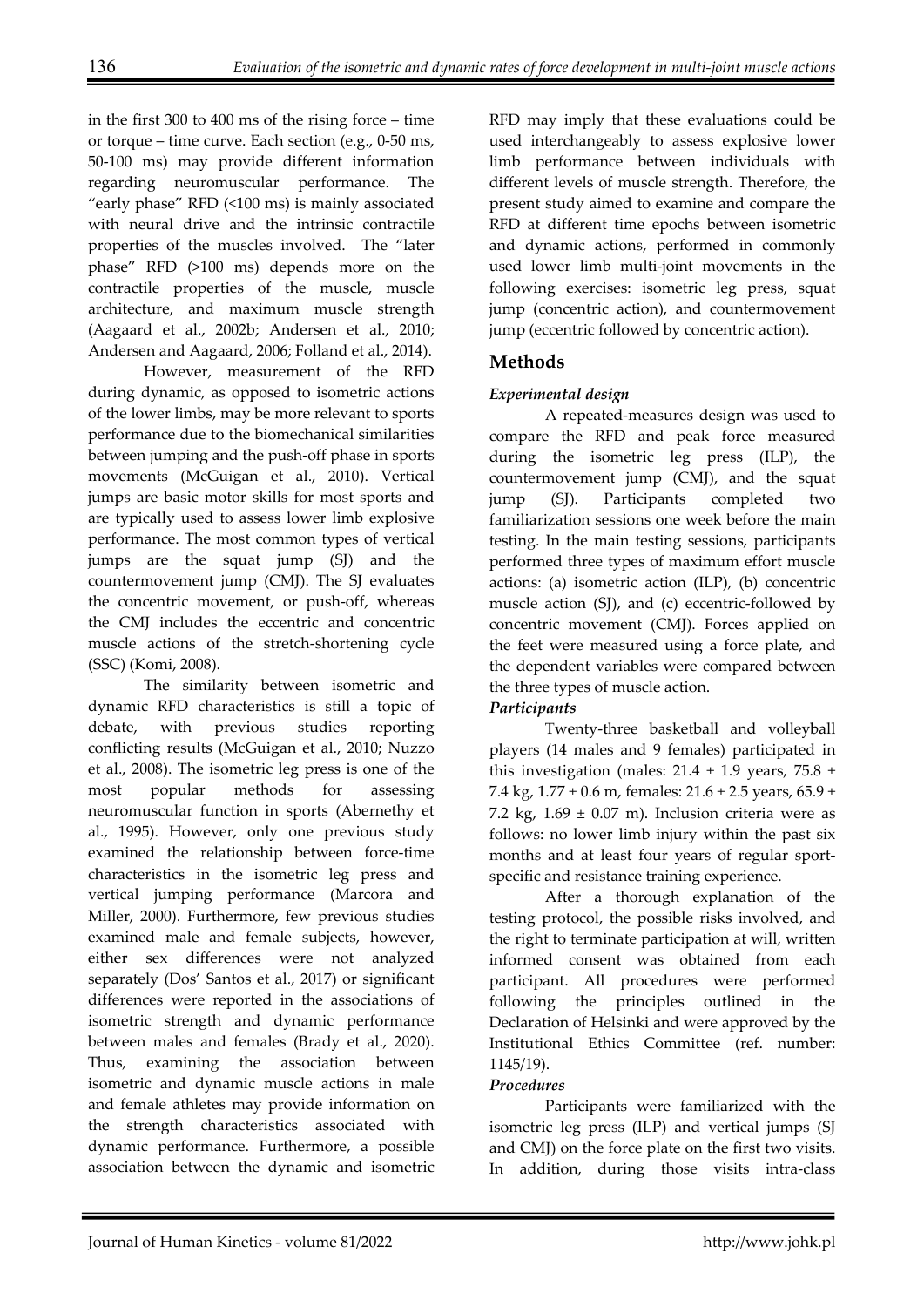correlation coefficients were calculated. One week after the familiarization visits, two main testing sessions were conducted 3-4 days apart, in random and counterbalanced order. During one session, participants executed three SJs and three CMJs interspersed with one-minute rest intervals in randomized and alternated order (i.e., one SJ followed by one CMJ, repeated three times). During the second session, participants performed three single repetitions of the ILP, with two-minute rest intervals in between. Participants were asked to avoid any strenuous exercise for 48 hours before each testing session, and all testing was performed at the same time of the day. Before each familiarization and testing session, participants completed a standardized warm-up consisting of 5 min of light cycling against a standard load (60 W) and 5 min of dynamic stretching of the lower limb muscles.

## *Vertical jump tests – CMJ, SJ*

All vertical jumps were executed on a force plate (Applied Measurements Ltd Co., Reading, United Kingdom; WP800), and data were recorded at a sampling frequency of 1000 Hz. All jumps were performed with the hands on the hips (akimbo) throughout the entire jump. The CMJ was executed from a squat depth (knee angle ≈90o), and the SJ started from a semi-squat position maintained for  $2 s$  (knee angle =  $90^\circ$ ). SJs during which there was a countermovement at the start of the jump were discarded. The procedure was done using the computer monitor displaying baseline force on a sensitive scale in real-time. The intraclass correlation (ICC) for Fpeak, RFDpeak and the RFD for the consecutive 50-ms time intervals RFDs (overall) for the SJ were: Fpeak 0.99 (95%CI: 0.98-1.00), RFDpeak 0.89 (95%CI: 0.75-0.95) and RFDs 0.83 (95%CI: 0.64- 0.93), and for the CMJ: Fpeak 0.98 (95%CI: 0.95- 0.99), RFDpeak 0.89 (95%CI: 0.75-0.95) and RFDs 0.81 (95%CI: 0.60-0.91).

#### *Isometric leg press (ILP)*

Participants wore Olympic weightlifting shoes and were seated on a custom-made steel leg press chair with the seatback set at a  $106°$  angle and placed both feet on the same force plate (Applied Measurements Ltd, Reading, UK) positioned perpendicular to the ground on a concrete laboratory wall. The knee angle was set at  $115 \pm 4$ <sup>o</sup>, and the hip angle was set at  $100 \pm 2$ <sup>o</sup>  $(180^\circ = \text{full extension})$ . The choice of the particular angles was made because maximum force and RFD values have been attained at these angles (Marcora and Miller, 2000; Murphy and Wilson, 1996). Participants were instructed to keep a low steady baseline force at the start (Maffiuletti et al., 2016; Tillin et al., 2013) and to apply their force as fast and as hard as possible and continue their maximum effort until peak force (3-5s) during each repetition. Any trial lacking a steady baseline or uncontrolled pretension or countermovement before the onset of contraction was rejected (Maffiuletti et al., 2016; Tillin et al., 2013). Feedback to the participants was provided by a computer monitor placed in front of the participants, showing the force-time curve in realtime at an appropriate scale. The intraclass correlation (ICC) for Fpeak, RFDpeak and RFD for the consecutive 50-ms time intervals RFDs (overall) for the ILP was: Fpeak 0.96 (95%CI: 0.91- 0.98), RFDpeak 0.93 (95%CI: 0.84-0.97) and RFDs 0.83 (95%CI: 0.64-0.93).

### *Data acquisition and analysis procedures*

Data from the force plate were recorded at 1000 Hz (Kyowa sensor interface PCD-320A, Chofy, Japan). The signal was filtered using a lowpass, 4th order, zero-lag Butterworth digital filter with a cut-off frequency of 20 Hz. The following dependent variables from the force-time data were calculated: a) Peak force (Fpeak) as the highest force value within a 20 ms time interval, b) Peak rate of force development (RFDpeak) as the highest instantaneous RFD value within a 20 ms time interval and, c) Rate of force development as the mean tangential slope (RFD = ΔForce/ΔTime) at consecutive 50 ms time intervals until peak force was attained. The RFD sections for the CMJ and the SJ were 0-50, 50-100, 100-150 ms. For the ILP, the RFD was calculated for an additional time section (150-200 ms) due to the delayed attainment of Fpeak compared with the SJ and the CMJ.

The starting point for RFD calculations was set at 3 x SD of the baseline's force (Brady et al., 2018; De Ruiter et al., 2006; Dos'Santos et al., 2017). Figures 1a and 1b show an example of RFD calculations for the ILP and the SJ. The starting point for RFD calculations for the CMJ was set to the point where force reached body weight (BW) again on the ascending force-time curve (Ebben et al., 2007; Laffaye et al., 2014; McLellan et al., 2011) (Figure 1c). The choice of the BW point on the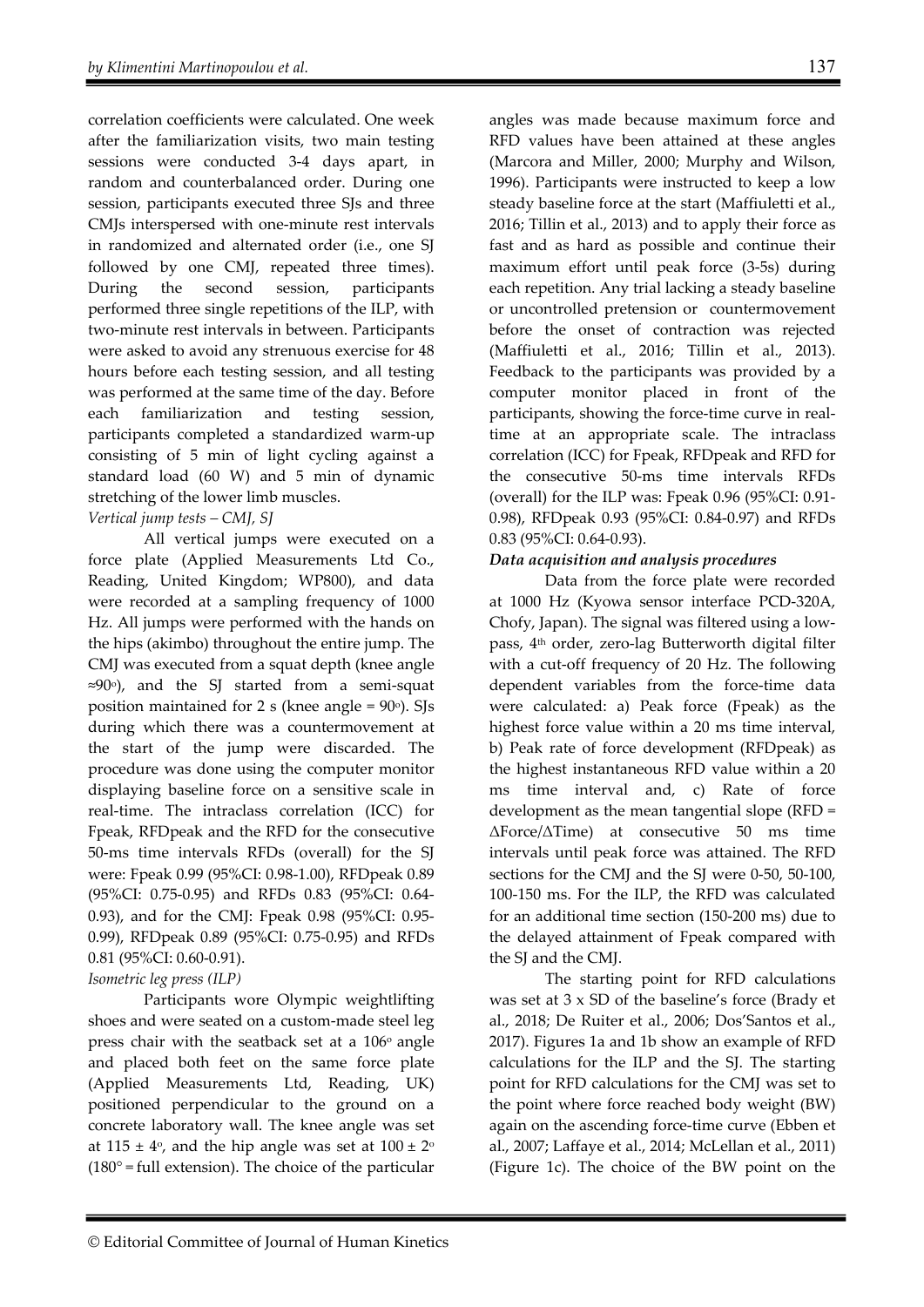ascending force curve for RFD calculations was based on previous studies and represented the time point at which the force generated by the legs was equal to bodyweight to decelerate the downward movement of the body (Linthorne, 2001; Mcmahon et al., 2018). The trial with the highest values of the RFD and peak force was chosen for further analysis.

Accounting for body mass, the obtained RFD and peak force (Fpeak) values were allometrically scaled according to body mass raised to the power of 2/3 (Fpeak/BM2/3, RFD/ BM2/3) (Folland et al., 2008; Jaric et al., 2005; Markovic and Jaric, 2004; Nedeljkovic et al., 2009). RFDs were also normalized with the respective Fpeak (RFD/Fpeak) (Maffiuletti et al., 2016). The displacement of the center of the mass (COM) was calculated using numerical integration of the force-time data.

# *Statistical analysis*

Statistical analyses were carried out using SPSS (IBM SPSS Statistics Version 25). Normality of the data distribution was checked using the Shapiro Wilk's test. Descriptive statistics (means ± standard deviations) were calculated for all the examined variables. Repeated one-way analyses of variance (ANOVA) were used to compare Fpeak and RFDpeak between the different types of muscle actions. A two-way analysis of variance (RFD time intervals x type of muscle action) examined differences in RFDs time intervals between the ILP, SJ, and CMJ, and a three-way analysis of variance (RFD time intervals x gender x type of muscle action) examined RFD time intervals in males and females, during the different types of muscle actions. When ANOVAs were statistically significant, Bonferroni posthoc tests were performed. The intraclass correlation coefficient (ICC) was calculated using a two-way mixed model to determine test-retest reliability for the dependent variables. Effect sizes were estimated by calculating the partial eta squared  $(n^2)$  values (small: 0.01 to 0.059, moderate: 0.06 to 0.137, large > 0.138) (Cohen, 2013; Lakens, 2013). For pairwise comparisons, the effect size was determined by Cohen's *d* (trivial:  $\leq$  0.2, small:  $\geq$ 0.2, medium: ≥ 0.5, large: ≥ 0.8) (Cohen, 2013; Lakens, 2013). Statistical significance was accepted at  $p < 0.05$ .

# **Results**

The results are presented as absolute values, as well as scaled to BM2/3. CMJ height was  $0.34 \pm 0.06$  m for males and  $0.25 \pm 0.04$  m for females, and SJ height was  $0.30 \pm 0.06$  m and  $0.22$ ± 0.03 m, for males and females, respectively. Peak force  $(p < 0.0001, \eta^2 = 0.69, \text{BM}^{2/3}$ :  $p < 0.0001, \eta^2 =$ 0.67) and peak RFD ( $p = 0.0001$ ,  $\eta^2 = 0.42$ , BM<sup>2/3</sup>:  $p <$ 0.0001,  $\eta^2 = 0.42$ ) were approximately two-fold higher during the ILP compared with the SJ and the CMJ (Table 1). There was no difference in peak force or peak RFD between the CMJ and the SJ (Fpeak: *p* = 0.26, *d* = 0.14, BM2/3: *p* = 0.30, *d* = 0.19, RFDpeak: *p* = 0.77, *d* = 0.06, BM2/3: *p* = 0.82, *d* = 0.05) (Table 1).

RFD 0-50 ms was similar between the ILP, CMJ and SJ (*p* = 0.99 to 0.57, BM2/3: *p* = 0.99 to 0.61). However, RFD50-100 ms (*p* < 0.0001, η2 = 0.54, BM2/3: *p* < 0.0001,  $η^2$ =0.55) and RFD<sub>100-150</sub> ms ( $p < 0.0001$ ,  $η^2$  = 0.64, BM<sup>2/3</sup>:  $p < 0.0001$ ,  $\eta^2 = 0.65$ ) were higher in the ILP, than the SJ and CMJ (Table 2, Figure 2). Fpeak ( $p = 0.26$ ,  $d = 0.14$ ) and force values at 50 ms (p = 0.86, *d* = 0.04), 100 ms (*p* = 0.83, *d* = 0.04), 150 ms ( $p = 0.41$ ,  $d = 0.23$ ) were similar for the SJ and CMJ (Figure 3 and Table 1). Consequently, the SJ and CMJ had similar RFDs at all time intervals, namely, 0-50 ms (*p* = 0.99, BM2/3: *p* = 0.99), 50-100 ms (*p* = 0.99, BM2/3: *p* = 0.99) and 100-150 ms (*p* = 0.18, BM2/3: *p* = 0.17) (Table 2, Figure 2). Moreover, Fpeak was attained at the same time point in the CMJ and SJ, i.e.  $190 \pm 50$  ms after the BW starting point for the CMJ and  $205 \pm 69$  ms from the start of movement for the SJ  $(p = 0.36)$ .

The displacement of the center of mass (COM) from the standing position during the SJ and the CMJ is shown in Figure 4. Notably, at the time range of 0-50 ms during the SJ, there was no COM displacement (Figure 4).

## **RFD normalized to Fpeak**

RFD in consecutive intervals was normalized to the respective Fpeak. The ILP showed the highest RFD/Fpeak at 50-100 ms (*p* < 0.001,  $\eta^2$  = 0.41), the SJ at 0-50 and 50-100 ms (*p* < 0.001,  $\eta^2$  = 0.46), while the CMJ demonstrated similar RFD/Fpeak at 0-50, 50-100 and 100-150 ms  $(p = 0.30, \eta^2 = 0.06)$ . All types of movements showed the same RFD relative to Fpeak at 50-100 ms ( $p = 0.60$ ,  $\eta^2 = 0.02$ ) (Figure 5).

## **Comparison between males and females**

Males presented higher Fpeak than females for all exercises examined (CMJ: 1864 ± 293N vs.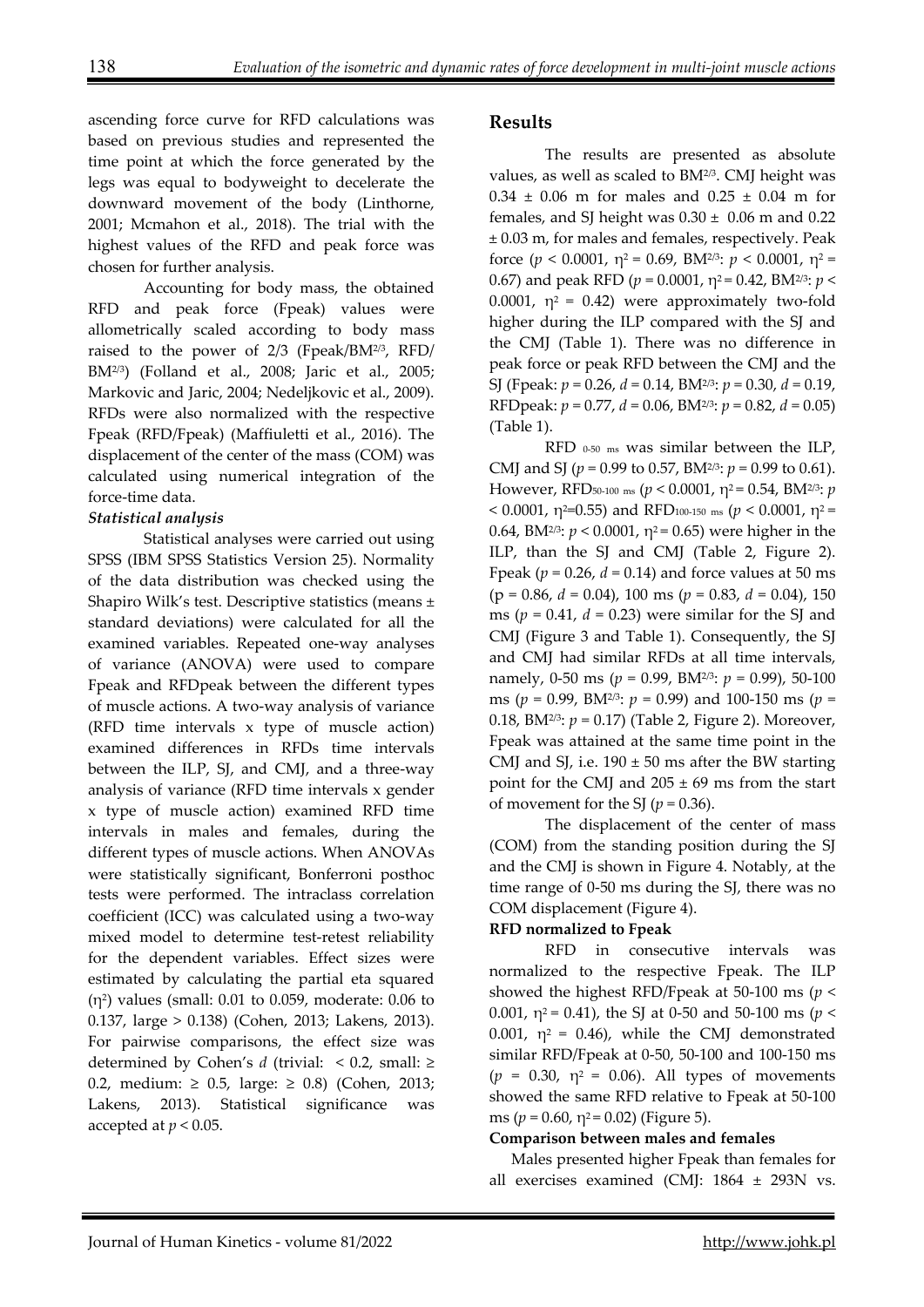1482± 216N, *p* = 0.003, SJ: 1781 ± 234 vs. 1469 ± 277, *p* = 0.01, ILP: 4295 ± 1088 vs. 2422 ± 1097, *p* = 0.001). Comparisons of RFD values normalized to Fpeak revealed that males and females had similar RFD values relative to Fpeak for the CMJ (0-50 ms: *p* = 0.87, 50-100 ms: *p* = 0.47, 100-150 ms: *p* = 0.20) and the SJ (0-50 ms: *p* = 0.57, 50-100 ms: *p*  $=$  0.36, 100-

150 ms:  $p = 0.56$ ) at all time intervals. The highest RFD values were attained at 50-100 ms (Table 3).

For the ILP, males had higher RFD values relative to Fpeak than females only in the initial phase (0-50 ms:  $p = 0.05$ ,  $d = 0.90$ ), while there was no difference between males and females at 50- 100 ms ( $p = 0.64$ ,  $d = 0.21$ ), where the highest RFD was observed (Table 3). Also, females had higher relative RFD than males at the later phase (100- 150 ms: *p* = 0.04, *d* = 0.95, 150-200 ms: *p* = 0.0001, *d*  $= 2.06$ ).

| Peak force (Fpeak) and Peak rate of force development (RFDpeak)<br>in the countermovement jump (CMJ), the squat jump (SJ) and the isometric leg press (ILP). |                   |                   |                            |  |  |  |  |
|--------------------------------------------------------------------------------------------------------------------------------------------------------------|-------------------|-------------------|----------------------------|--|--|--|--|
| Fpeak                                                                                                                                                        | Fpeak/B $M2/3$    | RFDpeak           | RFDpeak/BM2/3              |  |  |  |  |
| (N)                                                                                                                                                          | $N/kg-0.66$       | (N/s)             | $N/s$ ·kg <sup>-0.66</sup> |  |  |  |  |
| $1715 \pm 322*$                                                                                                                                              | $98.4 \pm 12.0^*$ | $9762 \pm 3967$ * | 557±199*                   |  |  |  |  |
| $1670 \pm 284*$                                                                                                                                              | $96.2 \pm 11.2^*$ | $9544 \pm 3900*$  | $548 \pm 205*$             |  |  |  |  |
| $3562 \pm 1418$                                                                                                                                              | $204.1 \pm 79.1$  | $17399 \pm 9357$  | $991 \pm 507$              |  |  |  |  |
|                                                                                                                                                              |                   |                   |                            |  |  |  |  |

#### **Table 2**

*Rate of force development (RFD) at consecutive 50 ms intervals for the squat jump (SJ), the countermovement jump (CMJ) and the isometric leg press (ILP)* 

|                         |               | $\ldots$ commented and $\ldots$ form $\vdots$ cannot me to define the $\alpha$ production $\ldots$ |                              |                 |  |  |  |
|-------------------------|---------------|----------------------------------------------------------------------------------------------------|------------------------------|-----------------|--|--|--|
|                         | $RFD$ 0-50 ms | RFD 50-100 ms                                                                                      | RFD 100-150 ms               | RFD 150-200 ms  |  |  |  |
|                         | (N/s)         | (N/s)                                                                                              | (N/s)                        | (N/s)           |  |  |  |
| <b>CMI</b>              | 6769±4200     | 6766±2354*                                                                                         | 5503±2375*                   |                 |  |  |  |
|                         |               |                                                                                                    |                              |                 |  |  |  |
| SJ                      | 6385±3267     | 7235±3300*                                                                                         | $3485 \pm 1451$ <sup>*</sup> |                 |  |  |  |
|                         |               |                                                                                                    |                              |                 |  |  |  |
| ILP                     | 7907±5570     | 14032±6682                                                                                         | 10154±4281                   | $6052 \pm 2821$ |  |  |  |
|                         |               |                                                                                                    |                              |                 |  |  |  |
| *p < 0.001 from the ILP |               |                                                                                                    |                              |                 |  |  |  |
|                         |               |                                                                                                    |                              |                 |  |  |  |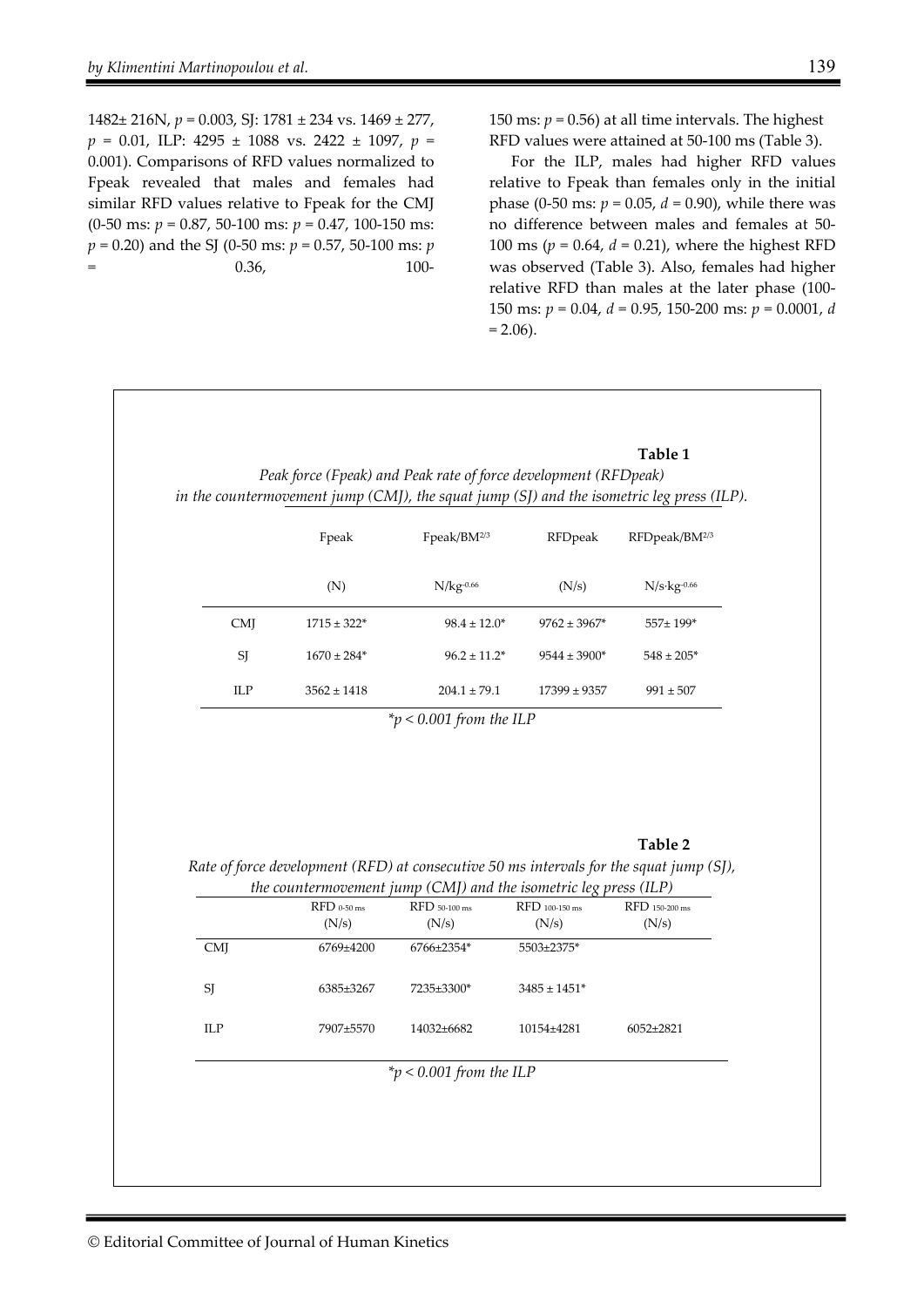#### **Table 3**

*Rate of force development (RFD) relative to peak force (Fpeak) for males and females for the squat jump (SJ), the countermovement jump (CMJ) and the isometric leg press (ILP)* 

| $\circ$ 1 |         |                  |                 |                 |                   |  |  |  |
|-----------|---------|------------------|-----------------|-----------------|-------------------|--|--|--|
| RFD/Fpeak |         |                  |                 |                 |                   |  |  |  |
|           |         | $0-50$ ms        | $50-100$ ms     | $100 - 150$ ms  | $150 - 200$ ms    |  |  |  |
| CMJ       | Males   | $3.92 \pm 2.06$  | $3.77 \pm 0.81$ | $3.40 \pm 1.06$ |                   |  |  |  |
|           | Females | $3.79 \pm 1.75$  | $4.09 \pm 1.30$ | $2.78 \pm 0.57$ |                   |  |  |  |
| SJ        | Males   | $3.58 \pm 1.81$  | $4.00 \pm 1.55$ | $1.99 \pm 0.53$ |                   |  |  |  |
|           | Females | $4.00 \pm 1.32$  | $4.61 \pm 1.37$ | $2.20 \pm 0.99$ |                   |  |  |  |
| ILP       | Males   | $3.00 \pm 1.73$  | $4.21 \pm 1.26$ | $2.65 \pm 0.95$ | $1.37 \pm 0.57$   |  |  |  |
|           | Females | $1.69 \pm 0.77*$ | $3.92 \pm 1.55$ | $3.7 \pm 1.33*$ | $2.79 \pm 0.85$ * |  |  |  |

*SJ: squat jump, CMJ: countermovement jump, ILP: isometric leg press* 

*\*: p < 0.05 between males and females at the corresponding RFD epoch*



#### **Figure 1**

*Typical force-time histories for the (a) isometric leg press, (b) squat jump, and (c) countermovement jump. Red marks indicate selected times for the rate of force development calculations during each trial. Fpeak: peak force, BW: body weight*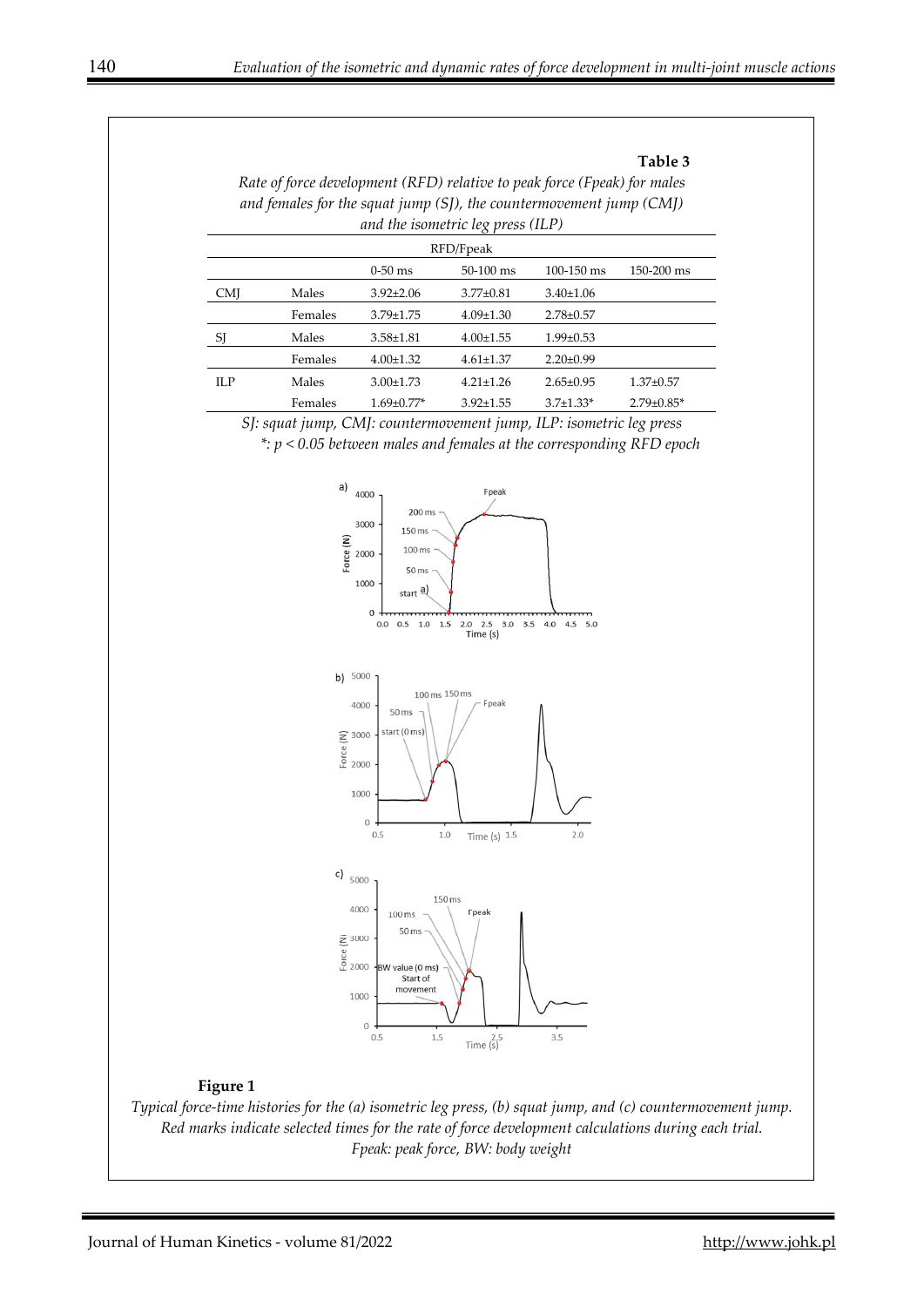

#### **Figure 2**

*Rate of force development (RFD) at consecutive 50 ms time intervals normalized to BM2/3 for the squat jump (SJ), the countermovement jump (CMJ) and the isometric leg press (ILP). Circles indicate similar values (p > 0.38)* 



#### **Figure 3**

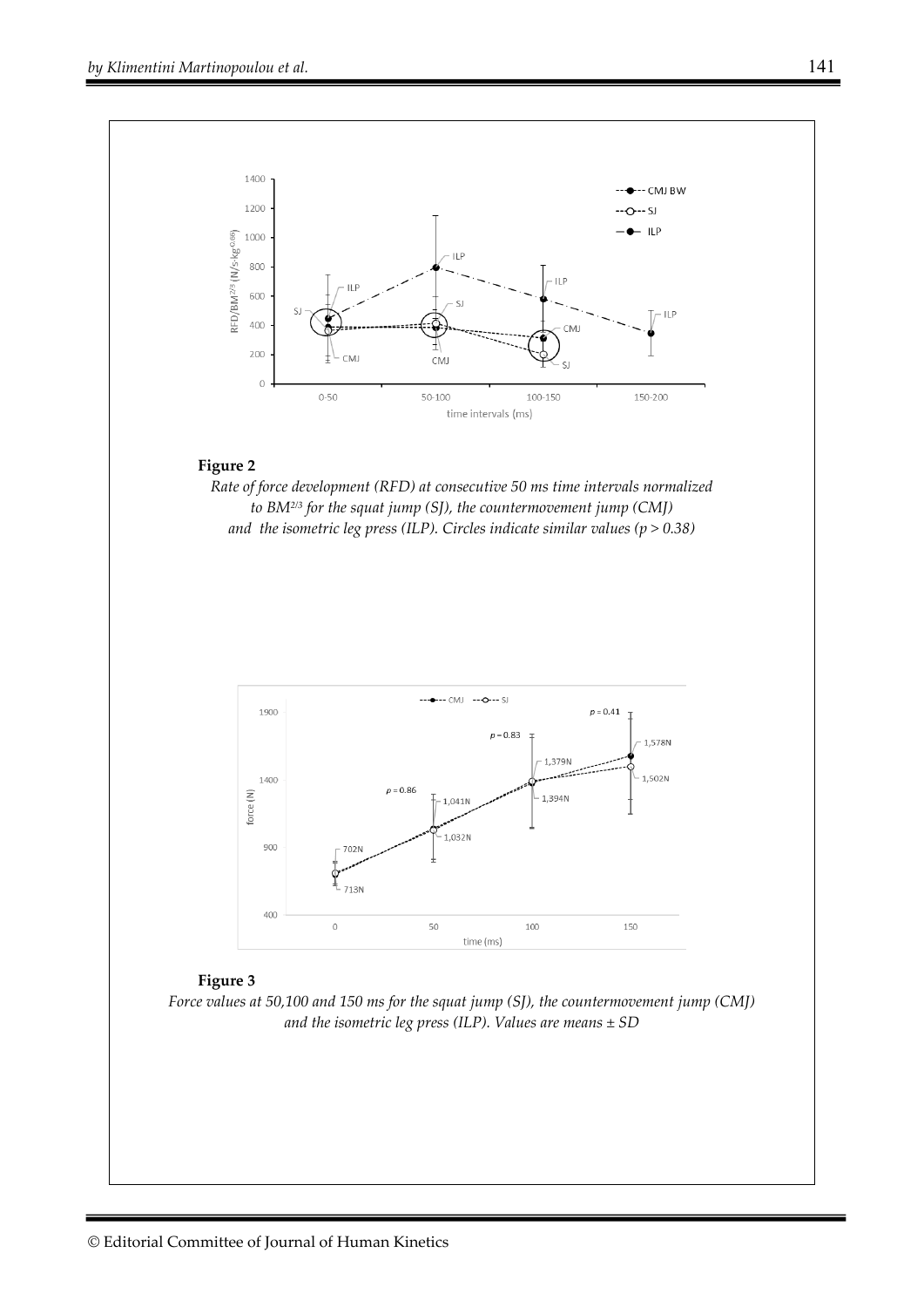

#### **Figure 4**

*Displacement of the centre of the mass (COM) from the standing position for the time points of 0 ms (start of RFD calculation), 50 ms, 100 ms and 150 ms, for the countermovement jump (CMJ) and the squat jump (SJ). The minus sign indicates downwards movement of the COM for the CMJ. † p < 0.01 from the corresponding SJ time point; \* p < 0.01 from the time point of 0 ms.*



### **Figure 5**

Rate of force development (RFD) at consecutive 50 ms time intervals normalized to peak force (Fpeak) for the squat jump (SJ), the countermovement jump (CMJ) and the isometric leg press (ILP). Circle indicates similar values ( $p > 0.60$ ).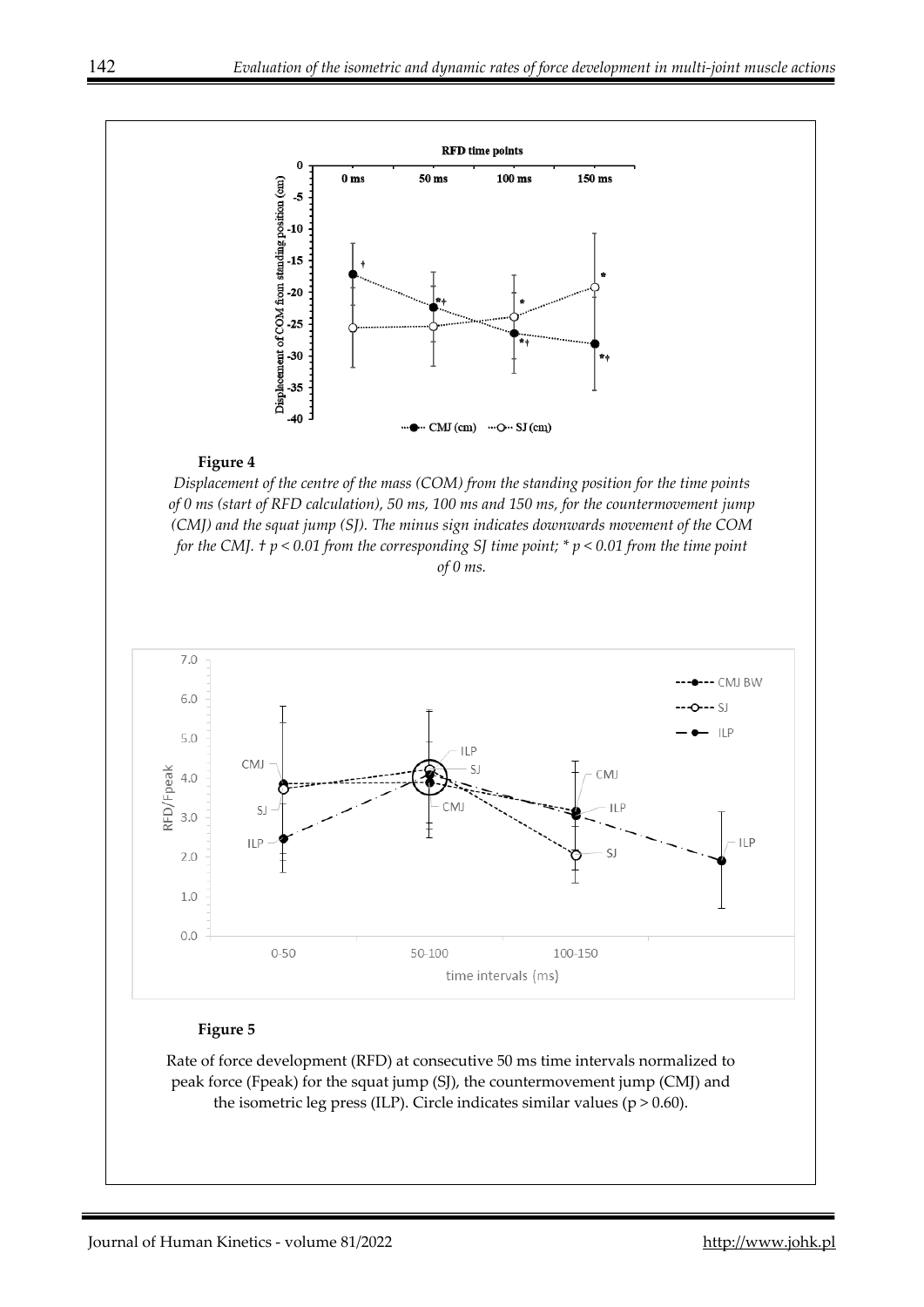# **Discussion**

This study compared the RFD at different time epochs between the ILP, CMJ and SJ in team sport athletes. One main finding was that RFDpeak and Fpeak, force and the RFD at 50, 100, and 150 ms, were similar between the CMJ and the SJ. In addition, RFD0-50 ms was similar between all types of muscle actions, while higher values were observed in the ILP than the CMJ and the SJ in RFD50-100 ms and RFD100-150 ms, and these associations were maintained even when scaled to body mass. Another important finding of this study was that the RFD normalized to Fpeak was higher at the 50-100 ms time interval and similar for the ILP, CMJ, and SJ in both males and females.

The results of this study indicated that the ability to apply maximal force (Fpeak) and RFD was similar between the SJ and the CMJ. This was due to the fact that force at 50, 100, and 150 ms was similar between the two types of jumps irrespective of the height of the jump. The SJ starts from a stationary position, where external force equals bodyweight and involves a concentric muscle action. In contrast, peak force and RFD in the CMJ are calculated during the eccentric phase of the movement (Linthorne, 2001; Van Hooren and Zolotarjova, 2017). It is believed that the CMJ reflects the ability to produce force quickly during stretch-shortening cycle activities. At the same time, the SJ provides an assessment of the capacity to rapidly develop force during a purely concentric movement (McGuigan et al., 2006).

Notably, although some studies have shown that muscle fascicles lengthen during the downward phase of a CMJ (Finni et al., 2001a, 2001b), other studies demonstrated an isometric action of the contractile elements (Kopper et al., 2013, 2014), especially when the CMJ was performed with a small amplitude of movement (Van Hooren and Zolotarjova, 2017). Thus, fascicles may act isometrically during a fast and small amplitude CMJ (Kopper et al., 2014; Roberts and Konow, 2013). In the present study, the amplitude of movement, as implied from the COM displacement, was relatively small and similar between the CMJ and the SJ at the time points of 50 and 100 ms after the start of RFD calculations (i.e.,  $\approx$ 22-26 cm, see Figure 4). Taken together with the findings of the above studies, it is plausible that the range of motion and the position of the leg joints at the 50 and 100 ms time points were very close in the SJ and the CMJ, and this may offer an explanation for the similar RFD at these time intervals. In agreement with the present study, peak force and peak RFD were similar in elite volleyball players (Riggs and Sheppard, 2009) and collegiate weightlifters during the CMJ and the SJ (Kawamori et al., 2006).

Moreover, it was found that RFD<sub>0-50</sub> ms was similar between the CMJ, SJ, and the ILP. In the ILP, RFD $_{0.50 \text{ ms}}$  is evaluated from the start of a forceful isometric action with the knee angle at 120 $\degree$ . In the present study, the position of the COM at 50 ms for the CMJ was very close to that of the SJ (-22.3  $\pm$  5.5 cm vs. -25.3  $\pm$  6.3 cm below the standing height), and thus the leg joints were possibly at a similar position. Moreover, no centre of mass displacement was found in the SJ at the time section of 0-50 ms, suggesting that muscles may act isometrically. Although not measured in the present study, joint positions in the ILP may be similar to those in the CMJ and the SJ at this time interval. In addition, apart from similarities in the range of motion and in the type of muscle contraction during these time sections, it is argued that the determinants of the voluntary RFD are different throughout the rising phase of the contraction (Maffiuletti et al., 2016). Folland et al. (2014) reported that agonist EMG activity was an important contributor to the explained variance in force throughout the 150 ms of rising muscle force, particularly in the initial phase (25–75 ms). In contrast, intrinsic muscle contractile properties were more important for the steeper phase (50-100 ms) of the RFD (Folland et al., 2014). Thus, neural factors (e.g., increase in muscle activation) may be more important at the onset  $($  <  $75$  ms $)$  of a rapid contraction than the type of muscle action (Aagaard et al., 2002b). This is confirmed by some studies which reported similar electromyographic activity of the plantar flexors between the SJ and the CMJ (Gollhofer et al., 1992), implying comparable muscle activation.

As expected, peak force, RFDpeak, RFD<sub>50-</sub> 100 ms and RFD100-150 ms were approximately two-fold higher in the ILP than the SJ and the CMJ. Kawamori et al. (2006) reported that isometric peak force in the mid-thigh pull was significantly higher than in the dynamic mid-thigh clean pull, even when heavy external loads (90% of onerepetition maximum) were used. In that study, the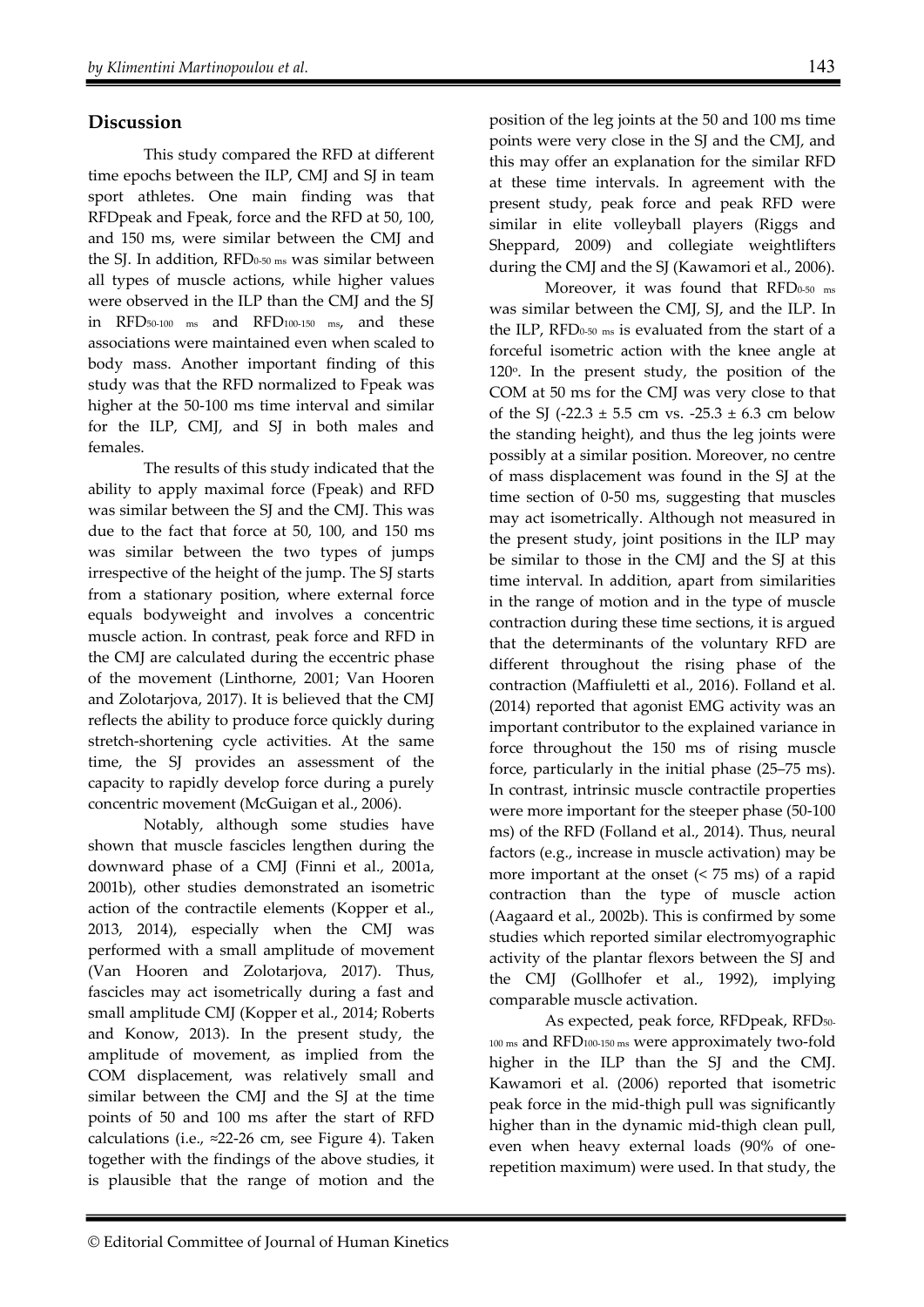isometric peak force was higher than peak force during the CMJ and the SJ, while the RFD peak was two-fold higher in the isometric trials than in the CMJ and the SJ (Kawamori et al., 2006).

 The higher RFD normalized to Fpeak was attained at 50-100 ms, with no differences between isometric and dynamic actions and between males and females. The RFD normalized to Fpeak, is a reliable measure of movement initiation and the 'quickness' of force production in sports (Bellumori et al., 2011).

The resulting units of this measure  $(s<sup>-1</sup>)$ make it mathematically independent of strength and the size of the muscle group of interest (Wierzbicka et al., 1991), thus facilitating comparisons between individuals of different strength and body mass on the neuromuscular determinants of quickness. Determinants of 'quickness' include neural stimulation of muscle (Brown and Cooke, 1981) and motor unit firing rates (Van Cutsem and Duchateau, 2005). Thus, the absence of differences in RFDpeak/Fpeak between the three types of movements in the 50- 100 ms time section, despite the RFD peak and Fpeak, in the ILP showing twofold higher values than in the CMJ and the SJ, may be due to the nature of this measure. Mirkov et al. (2004) also found no relationship between Fpeak and RFDpeak/Fpeak during elbow extension and flexion. They argued that RFDpeak/Fpeak was a muscle-force independent form of evaluating explosive force production (Mirkov et al., 2004). In that study, RFDpeak/Fpeak was not associated with movement velocity during elbow extension, thus partly explaining the similar RFDpeak/Fpeak at 50-100 ms found in this study irrespective of the type of movement. In addition, no gender differences were found at this time section (50-100 ms) in RFDpeak normalized to Fpeak. This result is interesting because the absolute strength of females, particularly of the lower limb muscles (Mayhew and Salm, 1990), is approximately 54.0 to 66.0% of the values of males. It is reported that in maximal vertical jumping, females are capable of achieving 54-73% of their male counterparts (Zatsiorsky and Kraemer, 2006). A previous study which evaluated the RFD using maximum voluntary isometric actions reported a twofold higher RFD in males than females (Bell and Jacobs, 1986). The authors assumed that this was due to gender differences in muscle elastic

properties (Komi, 1984). However, the RFDpeak/Fpeak allows for comparisons of quickness between individuals of different strength, muscle size, and body mass. This study found that females demonstrated similar' quickness of force production during the time section of 50-100 ms, irrespective of the type of muscle contraction. Another possible explanation of this result may be that males and females who participated in this study were well-trained athletes, while previous studies examined changes in the RFD in untrained or recreationally active participants (Bell and Jacobs, 1986). Thus, it is possible that athletes with similar training experience may demonstrate a reduction in gender differences. Along this line, Ebben et al. (2007) did not detect differences between male and female athletes in the time course of the takeoff and RFD during the CMJ despite males jumping higher than females, and no correlation was found between the RFD and jumping height in both genders (Ebben et al., 2007).

One limitation of the present study is that joint angles during the CMJ and the SJ were not examined throughout the movement. However, the displacement of the COM may provide a fair estimate of the joint position during the SJ and the CMJ performed by the same individual.

## **Conclusions**

In conclusion, this study found that the ability to exert rapid force was similar between the CMJ and the SJ, irrespective of the direction of movement. Similarities at the onset of a rapid contraction (RFD<sub>0-50 ms</sub>) between isometric, concentric, and eccentric muscle actions may be attributed to neural factors (e.g., increase in muscle activation) and to the leg joints position between movements. The RFD peak scaled to Fpeak at the time interval of 50-100 ms was similar between males and females and types of muscle action, showing that this measure of 'quickness' may depend on neural factors and not strength in trained athletes.

Similarities between the CMJ and the SJ in RFDpeak, Fpeak, and force epochs may imply that these types of jumps could be used interchangeably to assess explosive lower limb performance. Furthermore, similarities between the dynamic and isometric RFD at the onset of a rapid contraction may provide useful information to coaches and practitioners regarding dynamic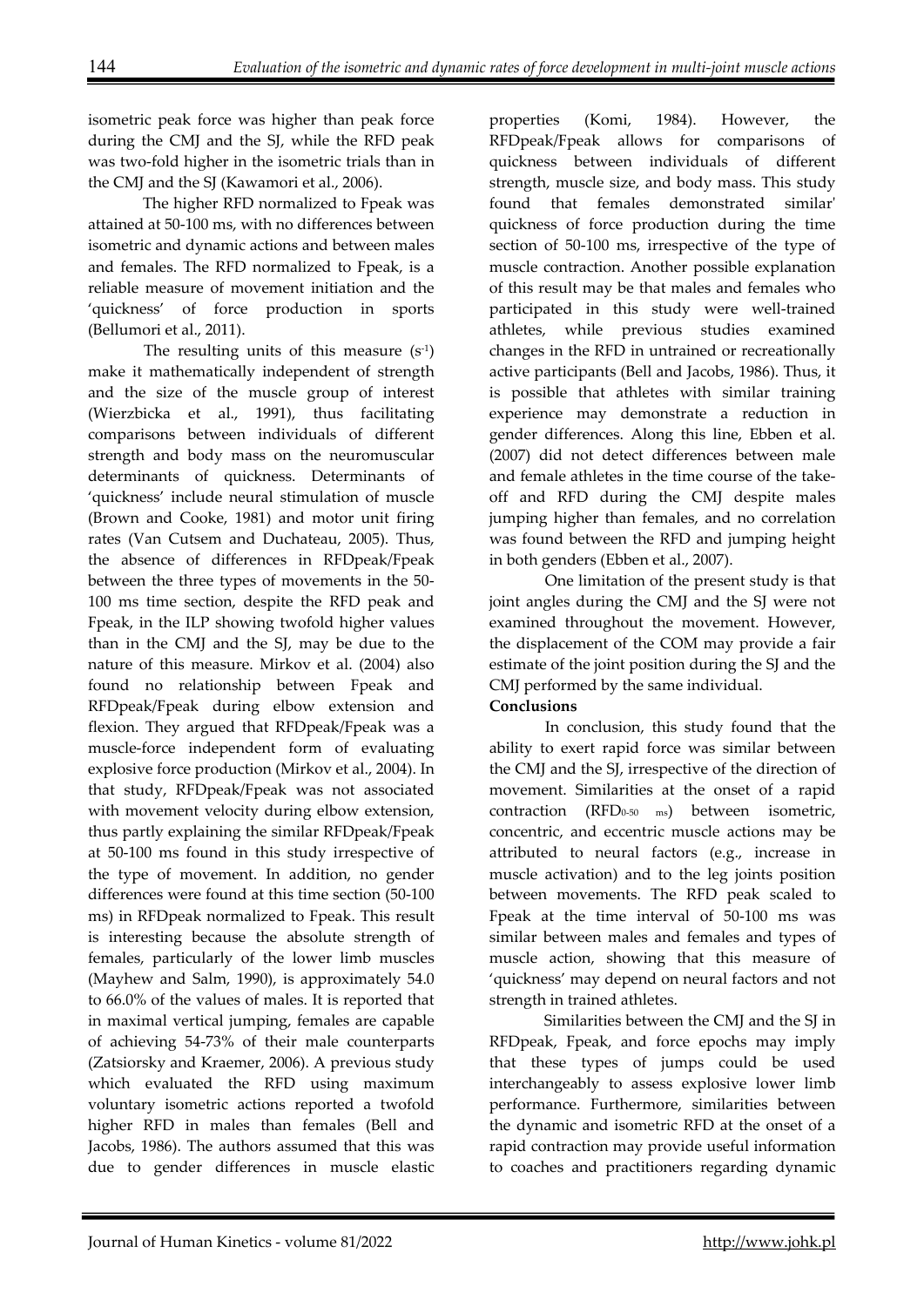performance. The RFD normalized to Fpeak offers information on the 'quickness' of force production

facilitating comparisons between different strength and body mass.

### **References**

- Aagaard, P., Magnusson, P. S., Larsson, B., Kjær, M., & Krustrup, P. (2007). Mechanical muscle function, morphology, and fiber type in lifelong trained elderly. *Medicine and Science in Sports and Exercise*, *39*(11), 1989–1996. https://doi.org/10.1249/mss.0b013e31814fb402
- Aagaard, P., Simonsen, E. B., Andersen, J. L., Magnusson, P., & Dyhre-Poulsen, P. (2002a). Neural adaptation to resistance training: changes in evoked V-wave and H-reflex responses. *Journal of Applied Physiology*, *92*(6), 2309–2318. https://doi.org/10.1152/japplphysiol.01185.2001
- Aagaard, P., Simonsen, E. B., Andersen, J. L., Magnusson, P., & Dyhre-Poulsen, P. (2002b). Increased rate of force development and neural drive of human skeletal muscle following resistance training. *Journal of Applied Physiology (Bethesda, Md. : 1985)*, *93*(4), 1318–1326. https://doi.org/10.1152/japplphysiol.00283.2002
- Abernethy, P., Wilson, G., & Loganl, P. (1995). *Strength and Power Assessment Issues , Controversies and Challenges*. *19*(6), 401–417.
- Andersen, Andersen, Zebis, M. K., & Aagaard, P. (2010). Early and late rate of force development: Differential adaptive responses to resistance training? *Scandinavian Journal of Medicine and Science in Sports*, *20*(1), 162–169. https://doi.org/10.1111/j.1600-0838.2009.00933.x
- Andersen, L., & Aagaard, P. (2006). Influence of maximal muscle strength and intrinsic muscle contractile properties on contractile rate of force development. *European Journal of Applied Physiology*, *96*(1), 46–52. https://doi.org/10.1007/s00421-005-0070-z
- Balso, C. Del, & Cafarelli, E. (2007). Neural Changes Associated with Training Adaptations in the activation of human skeletal muscle induced by short-term isometric resistance training. *J Appl Physiol*, *103*(April), 402–411. https://doi.org/10.1152/japplphysiol.00477.2006.
- Bell, D. G., & Jacobs, I. (1986). Electro-mechanical response times and rate of force development in males and females. *Medicine and Science in Sports and Exercise*, *18*(1), 31–36. https://doi.org/10.1249/00005768- 198602000-00007
- Bellumori, M., Jaric, S., & Knight, C. A. (2011). The rate of force development scaling factor (RFD-SF): Protocol, reliability, and muscle comparisons. *Experimental Brain Research*, *212*(3), 359–369. https://doi.org/10.1007/s00221-011-2735-7
- Bogdanis, G. C., Tsoukos, A., Methenitis, S. K., Selima, E., Veligekas, P., & Terzis, G. (2018). Effects of low volume isometric leg press complex training at two knee angles on force-angle relationship and rate of force development. *European Journal of Sport Science*, 1–9. https://doi.org/10.1080/17461391.2018.1510989
- Brady, C. J., Harrison, A. J., Flanagan, E. P., Gregory Haff, G., & Comyns, T. M. (2018). A comparison of the isometric midthigh pull and isometric squat: Intraday reliability, usefulness, and the magnitude of difference between tests. *International Journal of Sports Physiology and Performance*, *13*(7), 844–852. https://doi.org/10.1123/ijspp.2017-0480
- Brady, C. J., Harrison, A. J., Flanagan, E. P., Haff, G. G., & Comyns, T. M. (2020). The relationship between isometric strength and sprint acceleration in sprinters. *International journal of sports physiology and performance*, *15*(1), 38-45. https://doi.org/10.1123/ijspp.2019-0151
- Brown, S. H., & Cooke, J. D. (1981). Amplitude- and instruction-dependent modulation of movement-related electromyogram activity in humans. *The Journal of Physiology*, *316*(1), 97–107. https://doi.org/10.1113/jphysiol.1981.sp013775
- Cohen, J. (2013). Statistical Power Analysis for the Behavioral Sciences. In *Statistical Power Analysis for the Behavioral Sciences*. https://doi.org/10.4324/9780203771587
- de Ruiter, C. J., Kooistra, R. D., Paalman, M. I., & de Haan, A. (2004). Initial phase of maximal voluntary and electrically stimulated knee extension torque development at different knee angles. *Journal of Applied Physiology*, *97*(5), 1693–1701. https://doi.org/10.1152/japplphysiol.00230.2004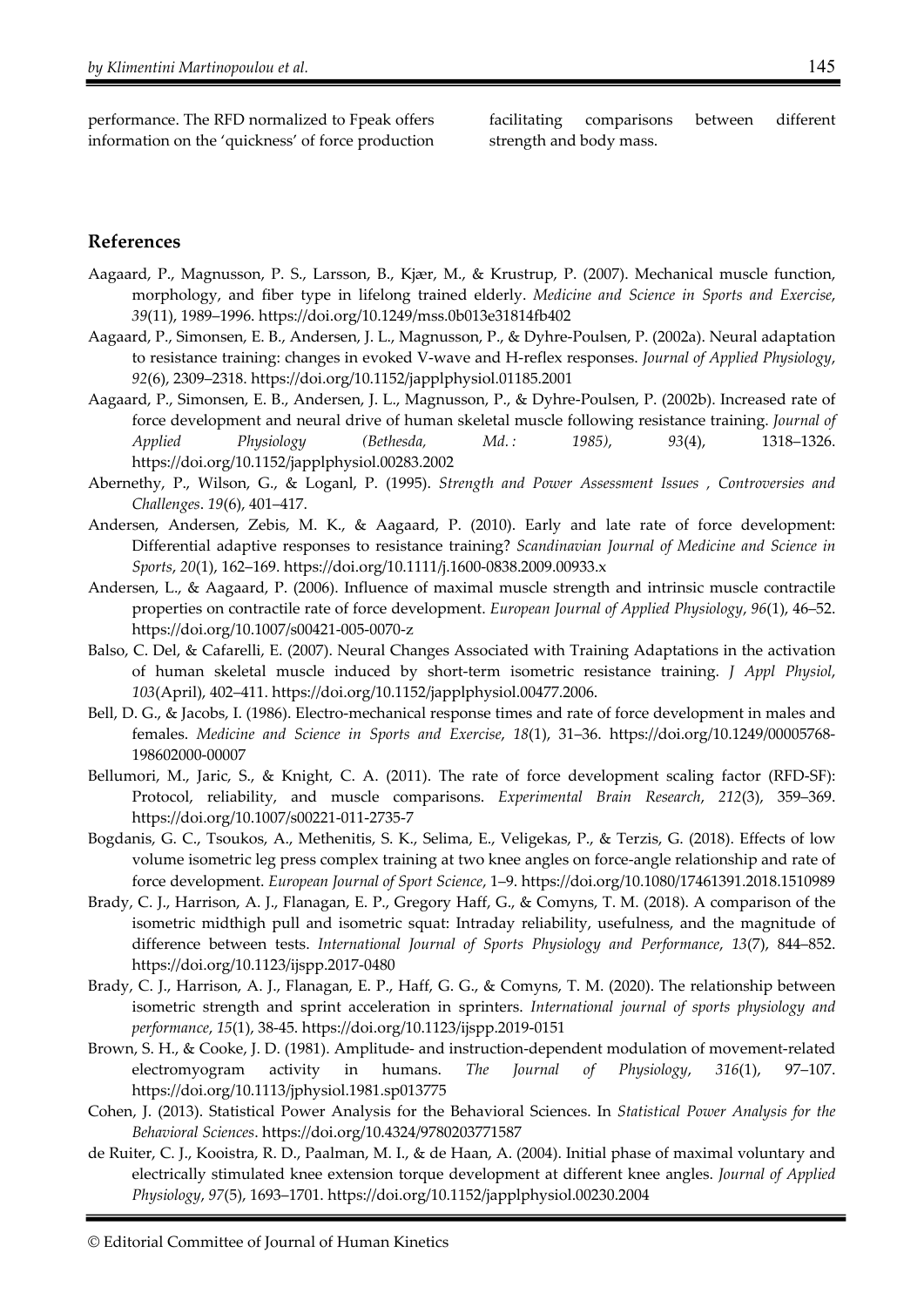- De Ruiter, Van Leeuwen, D., Heijblom, A., Bobbert, M. F., & De Haan, A. (2006). Fast unilateral isometric knee extension torque development and bilateral jump height. *Medicine and Science in Sports and Exercise*, *38*(10), 1843–1852. https://doi.org/10.1249/01.mss.0000227644.14102.50
- Dos'Santos, T., Jones, P. A., Comfort, P., & Thomas, C. (2017). Effect of different onset thresholds on isometric midthigh pull force-time variables. *Journal of Strength and Conditioning Research*, *31*(12), 3463– 3473. https://doi.org/10.1519/JSC.0000000000001765
- Dos'Santos, T., Thomas, C., Comfort, P., McMahon, J. J., & Jones, P. A. (2017). Relationships between isometric force-time characteristics and dynamic performance. *Sports*, *5*(3), 68. https://doi.org/10.3390/sports5030068
- Ebben, W., Flanagan, E., & Jensen, R. (2007). Gender similarities in rate of force development and time to takeoff during the countermovement jump. *Journal of Exercise Physiology Online*, *10*(6), 10–17.
- Finni, Ikegawa, S., Lepola, V., & Komi, P. (2001a). In vivo behavior of vastus lateralis muscle during dynamic performances. *European Journal of Sport Science*, *1*(1), 1–13. https://doi.org/10.1080/17461390100071101
- Finni, T., Ikegawa, S., & Komi, P. V. (2001b). Concentric force enhancement during human movement. *Acta Physiologica Scandinavica*, *173*(4), 369–377. https://doi.org/10.1046/j.1365-201X.2001.00915.x
- Folland, J. P., Buckthorpe, M. W., & Hannah, R. (2014). Human capacity for explosive force production: neural and contractile determinants. *Scandinavian Journal of Medicine & Science in Sports*, *24*(6), 894–906. https://doi.org/10.1111/sms.12131
- Folland, J. P., Mc Cauley, T. M., & Williams, A. G. (2008). Allometric scaling of strength measurements to body size. *European Journal of Applied Physiology*, *102*(6), 739–745. https://doi.org/10.1007/s00421-007- 0654-x
- Gollhofer, A., Strojnik, V., Rapp, W., & Schweizer, L. (1992). Behaviour of triceps surae muscle-tendon complex in different jump conditions. *European Journal of Applied Physiology and Occupational Physiology*, *64*(4), 283–291. https://doi.org/10.1007/BF00636213
- Jaric, S., Mirkov, D., & Markovic, G. (2005). Normalizing physical performance tests for body size: A proposal for standardization. *Journal of Strength and Conditioning Research*, *19*(2), 467–474. https://doi.org/10.1519/R-15064.1
- Kawamori, N., Rossi, S. J., Justice, B. D., Haff, E. E., Pistilli, E. E., O'Bryant, H. S., Stone, M. H., & Haff, G. G. (2006). Peak Force and Rate of Force Development During Isometric and Dynamic Mid-Thigh Clean Pulls Performed at Various Intensities. *The Journal of Strength and Conditioning Research*, *20*(3), 483. https://doi.org/10.1519/18025.1
- Klass, M., Baudry, S., & Duchateau, J. (2008). Age-related decline in rate of torque development is accompanied by lower maximal motor unit discharge frequency during fast contractions. *Journal of Applied Physiology*, *104*(3), 739–746. https://doi.org/10.1152/japplphysiol.00550.2007
- Komi, P. V. (1984). Physiological and biomechanical correlates of muscle function: Effects of muscle structure and stretch–shortening cycle on force and speed. *Exercise and Sport Sciences Reviews*, *12*(1), 81–121. https://doi.org/10.1249/00003677-198401000-00006
- Komi, P. V. (2008). Stretch-Shortening Cycle. In *Strength and Power in Sport* (pp. 184–202). Blackwell Science Ltd. https://doi.org/10.1002/9780470757215.ch10
- Kopper, B., Csende, Z., Sáfár, S., Hortobágyi, T., & Tihanyi, J. (2013). Muscle activation history at different vertical jumps and its influence on vertical velocity. *Journal of Electromyography and Kinesiology*, *23*(1), 132–139. https://doi.org/10.1016/j.jelekin.2012.09.005
- Kopper, B., Csende, Z., Trzaskoma, L., & Tihanyi, J. (2014). Stretch-shortening cycle characteristics during vertical jumps carried out with small and large range of motion. *Journal of Electromyography and Kinesiology*, *24*(2), 233–239. https://doi.org/10.1016/j.jelekin.2014.01.001
- Laffaye, G., Wagner, P. P., & Tombleson, T. I. L. (2014). Countermovement jump height: Gender and sportspecific differences in the force-time variables. *Journal of Strength and Conditioning Research*, *28*(4), 1096– 1105. https://doi.org/10.1519/JSC.0b013e3182a1db03
- Lakens, D. (2013). Calculating and reporting effect sizes to facilitate cumulative science: A practical primer for t-tests and ANOVAs. *Frontiers in Psychology*, *4*(NOV), 1–12. https://doi.org/10.3389/fpsyg.2013.00863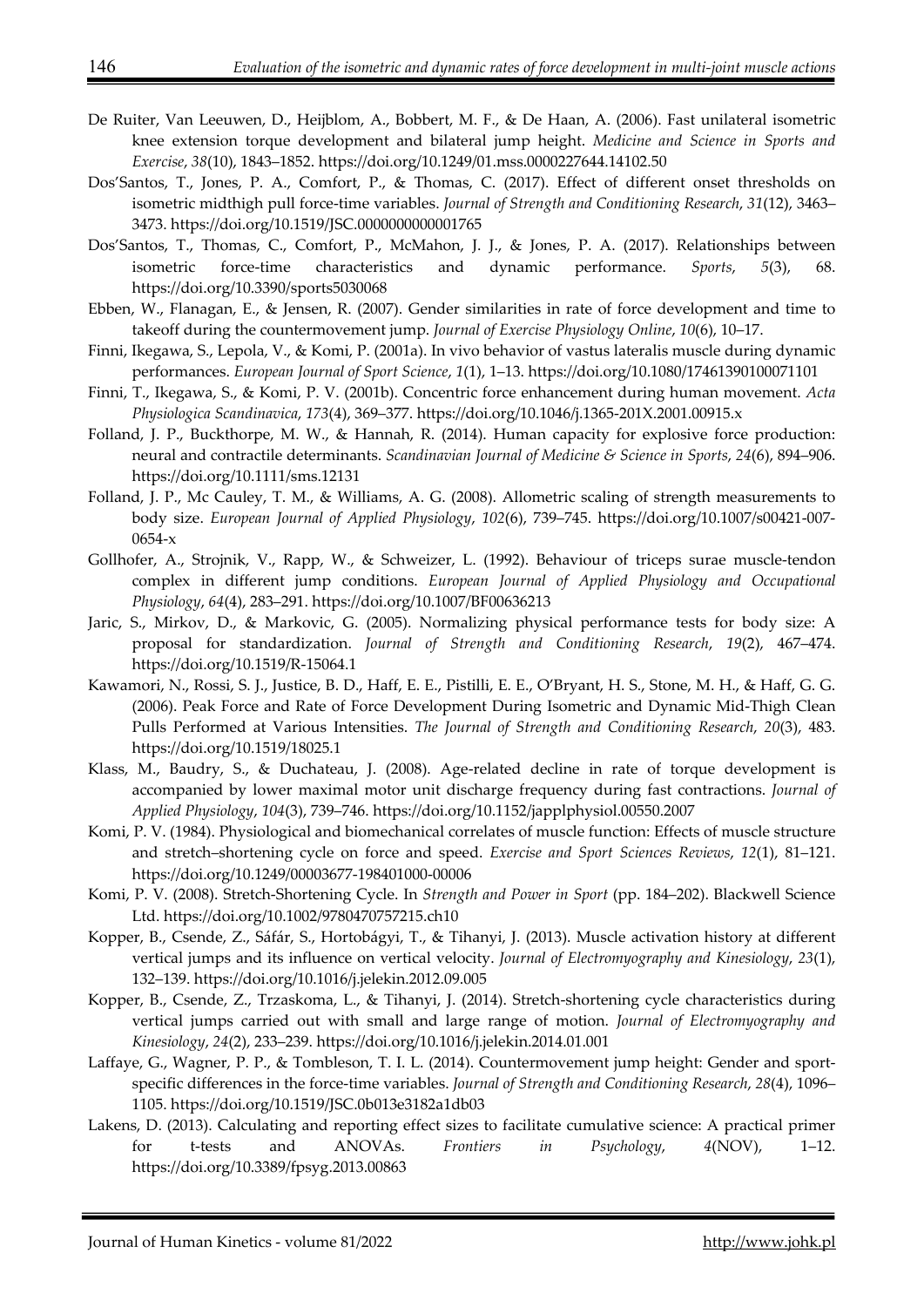- Linthorne, N. P. (2001). Analysis of standing vertical jumps using a force platform. *American Journal of Physics*, *69*(11), 1198–1204. https://doi.org/10.1119/1.1397460
- Maffiuletti, N. A., Aagaard, P., Blazevich, A. J., Folland, J., Tillin, N., & Duchateau, J. (2016). Rate of force development: physiological and methodological considerations. *European Journal of Applied Physiology*, *116*(6), 1091–1116. https://doi.org/10.1007/s00421-016-3346-6
- Marcora, S., & Miller, M. K. (2000). The effect of knee angle on the external validity of isometric measures of lower body neuromuscular function. *Journal of Sports Sciences*, *18*(912280237), 313–319. https://doi.org/10.1080/026404100402377
- Markovic, G., & Jaric, S. (2004). Movement performance and body size: The relationship for different groups of tests. *European Journal of Applied Physiology*, *92*(1–2), 139–149. https://doi.org/10.1007/s00421-004- 1076-7
- Mayhew, J. L., & Salm, P. C. (1990). Gender differences in anaerobic power tests. *European Journal of Applied Physiology and Occupational Physiology*, *60*(2), 133–138. https://doi.org/10.1007/BF00846033
- McGuigan, M. R., Doyle, T. L. A., Newton, M., Edwards, D. J., Nimphius, S., & Newton, R. U. (2006). Eccentric Utilization Ratio: Effect of Sport and Phase of Training. *The Journal of Strength and Conditioning Research*, *20*(4), 992. https://doi.org/10.1519/R-19165.1
- McGuigan, M. R., Newton, M. J., Winchester, J. B., & Nelson, A. G. (2010). Relationship between isometric and dynamic strength in recreationally trained men. *Journal of Strength and Conditioning Research*, *24*(9), 2570–2573. https://doi.org/10.1519/JSC.0b013e3181ecd381
- McLellan, C. P., Lovell, D. I., & Gass, G. C. (2011). The Role of Rate of Force Development on Vertical Jump Performance. *Strength And Conditioning*, *25*(2), 379–385. https://doi.org/10.1519/JSC.0b013e3181be305c
- Mcmahon, J. J., Suchomel, T. J., Lake, J., & Comfort, P. (2018). *Understanding the Key Phases of the Countermovement Jump Force-Time Curve*. *February*. https://doi.org/10.1519/SSC.0000000000000375
- Mirkov, D. M., Nedeljkovic, A., Milanovic, S., & Jaric, S. (2004). Muscle strength testing: evaluation of tests of explosive force production. *European Journal of Applied Physiology*, *91*(2–3), 147–154. https://doi.org/10.1007/s00421-003-0946-8
- Murphy, A. J., & Wilson, G. J. (1996). Poor correlations between isometric tests and dynamic performance: relationship to muscle activation. *European Journal of Applied Physiology and Occupational Physiology*, *73*(3–4), 353–357. http://www.ncbi.nlm.nih.gov/pubmed/8781868
- Murphy, A. J., Wilson, G. J., Pryor, J. F., & Newton, R. U. (1995). Isometric assessment of muscular function: The effect of joint angle. *Journal of Applied Biomechanics*, *11*(2), 205–215. https://doi.org/10.1123/jab.11.2.205
- Nedeljkovic, a, Mirkov, D. M., Bozic, P., & Jaric, S. (2009). Tests of muscle power output: the role of body size. *International Journal of Sports Medicine*, *30*(2), 100–106. https://doi.org/10.1055/s-2008-1038886
- Nuzzo, J. L., McBride, J. M., Cormie, P., & McCaulley, G. O. (2008). Relationship Between Countermovement Jump Performance and Multijoint Isometric and Dynamic Tests of Strength. *Journal of Strength and Conditioning Research*, *22*(3), 699–707. https://doi.org/10.1519/JSC.0b013e31816d5eda
- Peñailillo, L., Blazevich, A., Numazawa, H., & Nosaka, K. (2015). Rate of force development as a measure of muscle damage. *Scandinavian Journal of Medicine & Science in Sports*, *25*(3), 417–427. https://doi.org/10.1111/sms.12241
- Riggs, M. P., & Sheppard, J. M. (2009). The relative importance of strength and power qualities to vertical jump height of elite beach volleyball players during the counter-movement and squat jump. *J Hum Sport Exerc*, *4*(3), 221–236. https://doi.org/10.4100/jhse
- Roberts, T. J., & Konow, N. (2013). How tendons buffer energy dissipation by muscle. *Exercise and Sport Sciences Reviews*, *41*(4), 186–193. https://doi.org/10.1097/JES.0b013e3182a4e6d5
- Rodríguez-Rosell, D., Pareja-Blanco, F., Aagaard, P., & González-Badillo, J. J. (2017). Physiological and methodological aspects of rate of force development assessment in human skeletal muscle. *Clinical Physiology and Functional Imaging*. https://doi.org/10.1111/cpf.12495
- Stone, M. H., Sanborn, K., O'Bryant, H. S., Hartman, M., Stone, M. E., Proulx, C., Ward, B., & Hruby, J. (2003). Maximum Strength-Power-Performance Relationships in Collegiate Throwers. *Journal of Strength and Conditioning Research*, *17*(4), 739–745. https://doi.org/10.1519/1533- 4287(2003)017<0739:MSRICT>2.0.CO;2